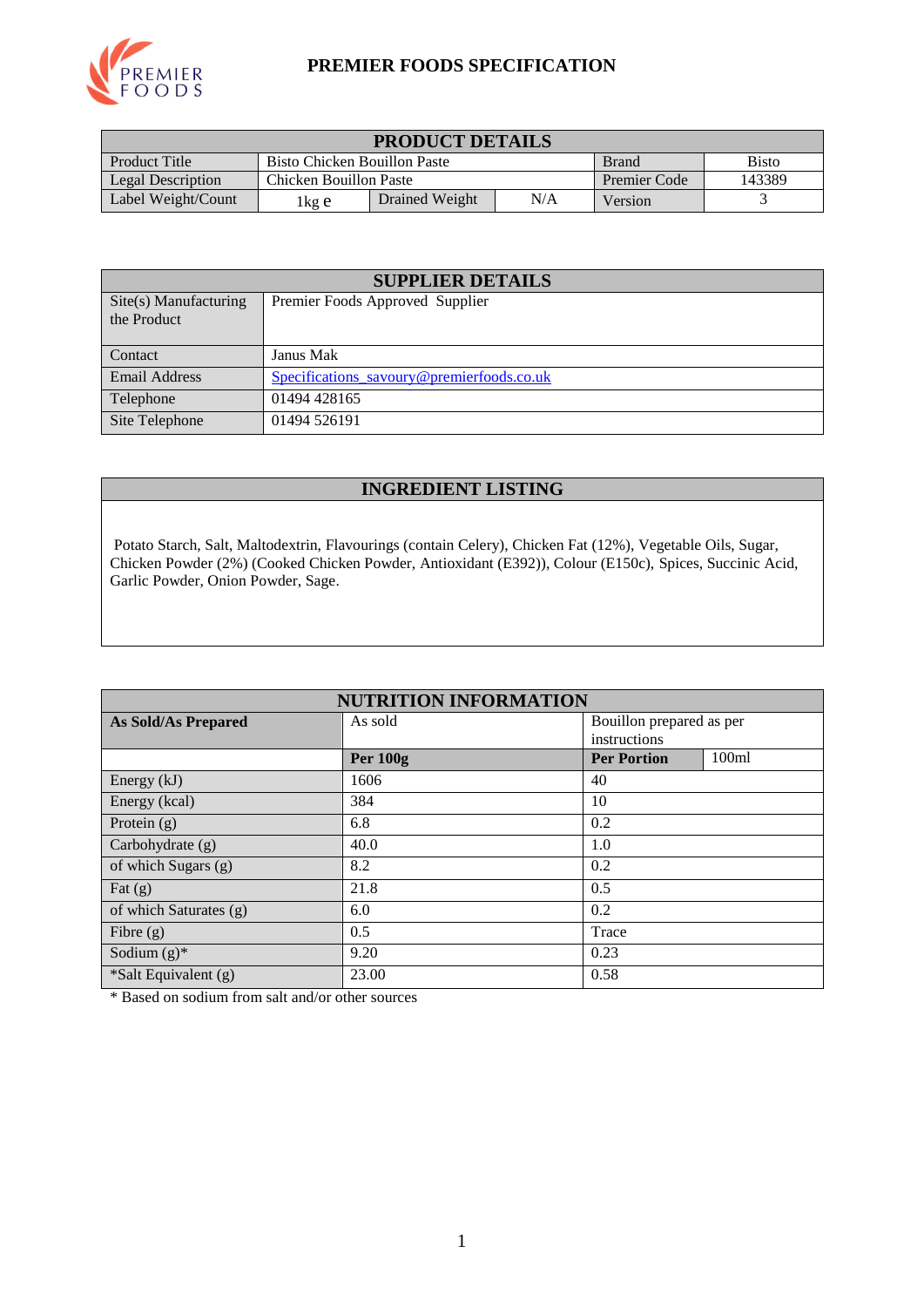

#### **PREMIER FOODS SPECIFICATION**

| <b>PRODUCT DETAILS</b>   |                                                                     |  |                     |        |  |  |
|--------------------------|---------------------------------------------------------------------|--|---------------------|--------|--|--|
| <b>Product Title</b>     | <b>Bisto</b><br><b>Bisto Chicken Bouillon Paste</b><br><b>Brand</b> |  |                     |        |  |  |
| <b>Legal Description</b> | Chicken Bouillon Paste                                              |  | <b>Premier Code</b> | 143389 |  |  |
| Label Weight/Count       | N/A<br>Drained Weight<br>Version<br>1 kg e                          |  |                     |        |  |  |

| <b>ALLERGEN INFORMATION</b>          |                               |                               |  |  |  |
|--------------------------------------|-------------------------------|-------------------------------|--|--|--|
|                                      | <b>Contains / May Contain</b> | <b>Additional Information</b> |  |  |  |
| Peanuts                              | No                            |                               |  |  |  |
| <b>Nuts</b>                          | N <sub>0</sub>                |                               |  |  |  |
| Sesame                               | N <sub>0</sub>                |                               |  |  |  |
| Cereals containing Gluten            | No                            |                               |  |  |  |
| Eggs                                 | No                            |                               |  |  |  |
| Milk                                 | No                            |                               |  |  |  |
| Fish                                 | No                            |                               |  |  |  |
| Molluscs                             | No                            |                               |  |  |  |
| Crustacea                            | No                            |                               |  |  |  |
| Soya                                 | N <sub>0</sub>                |                               |  |  |  |
| <b>Sulphur Dioxide and Sulphites</b> | No                            |                               |  |  |  |
| Celery                               | Yes                           | Flavourings                   |  |  |  |
| Mustard                              | N <sub>o</sub>                |                               |  |  |  |
| Lupin                                | N <sub>0</sub>                |                               |  |  |  |

**Note:** The information contained above relates to the presence/absence of ingredients in the product and is not a guarantee of total absence where presence is due to adventitious contamination within the supply chain

| <b>SUITABILITY</b>           |                    |                               |  |  |  |
|------------------------------|--------------------|-------------------------------|--|--|--|
|                              | <b>Suitability</b> | <b>Additional Information</b> |  |  |  |
| Suitable for Vegan Diet      | No                 | <b>Contains Chicken Fat</b>   |  |  |  |
| Suitable for Vegetarian Diet | N <sub>0</sub>     | Contains Chicken Fat          |  |  |  |
| Suitable for Halal Diet      | N <sub>0</sub>     | Not certified                 |  |  |  |
| Suitable for Kosher Diet     | No                 | Not certified                 |  |  |  |
|                              |                    |                               |  |  |  |
| Is the product organic?      | No                 |                               |  |  |  |

**Note:** The information contained above relates to the suitability based on the presence/absence of ingredients in the product and is not a guarantee of total absence where presence is due to adventitious contamination within the supply chain